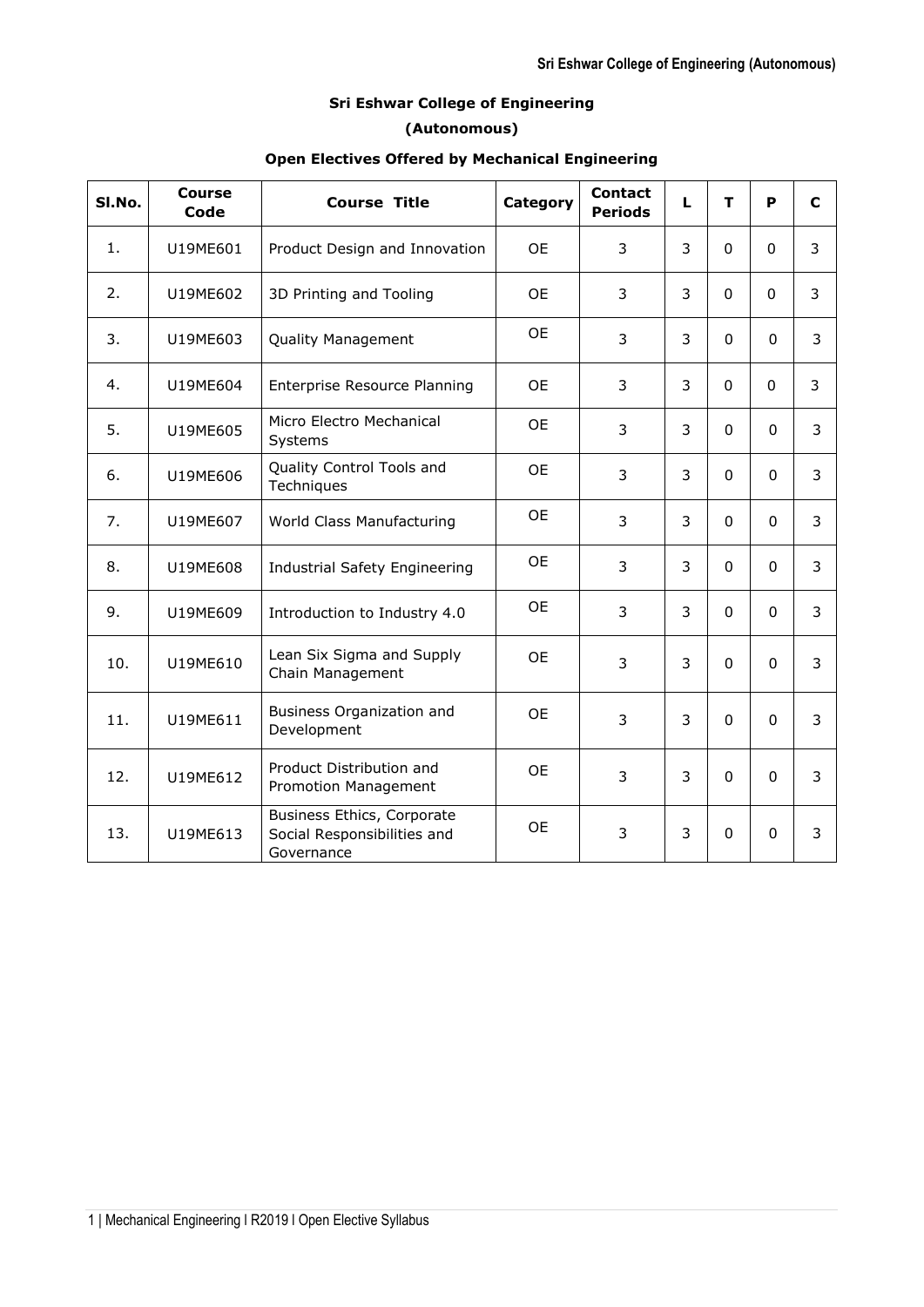# **Sri Eshwar College of Engineering**

# **(Autonomous)**

# **Open Electives Offered by Mechanical Engineering**

# **SYLLABUS**

| <b>U19ME601</b> |                 | <b>PRODUCT DESIGN AND INNOVATION</b>                                                                                                                     |   | т            | P | C              |
|-----------------|-----------------|----------------------------------------------------------------------------------------------------------------------------------------------------------|---|--------------|---|----------------|
|                 |                 |                                                                                                                                                          | 3 | 0            | 0 | 3              |
|                 |                 | After completion of this course, the students will be able to                                                                                            |   |              |   |                |
|                 | CO <sub>1</sub> | <b>(Understand)</b> Understand the various techniques adopted for<br>stimulating creativity and innovation                                               |   |              |   | K <sub>2</sub> |
|                 | CO <sub>2</sub> | (Apply) Apply the techniques to the design and development of new<br>products                                                                            |   |              |   | K3             |
| <b>Outcomes</b> | CO3             | <b>(Analyze)</b> Identify and analyse the product design and development<br>processes in manufacturing industry.                                         |   |              |   | K4             |
|                 | CO <sub>4</sub> | process techniques<br>(Apply)<br>Apply creative<br>in<br>information, problem-solving and critical thinking.                                             |   | synthesizing |   | K3             |
|                 | CO <sub>5</sub> | <b>(Apply)</b> Use the Product Design and Development Process, as a<br>means to manage the development of an idea from concept through<br>to production. |   |              |   | K3             |
| <b>MODULE I</b> |                 | <b>INTRODUCTION</b>                                                                                                                                      |   |              |   | 9              |

Need for design creativity – creative thinking for quality – essential theory about directed creativity

# **MODULE II MECHANISM OF THINKING AND VISUALIZATION 9**

Definitions and theory of mechanisms of mind heuristics and models : attitudes, Approaches and Actions that support creative thinking - Advanced study of visual elements and principles- line, plane, shape, form, pattern, texture gradation, color symmmetry. Spatial relationships and compositions in 2 and 3 dimensional space - procedure for genuine graphical computer animation – Animation aerodynamics – virtual environments in scientific Visualization – Unifying principle of data management for scientific visualization – Unifying principle of data management for scientific visualization - Visualization benchmarking

# **MODULE III CREATIVITY 9**

Methods and tools for Directed Creativity – Basic Principles – Tools of Directed Creativity – Tools that prepare the mind for creative thought – stimulation of new ideas – Development and Actions: - Processes in creativity ICEDIP – Inspiration, Clarification, Distillation, Perspiration, Evaluation and Incubation – Creativity and Motivation The Bridge between man creativity and the rewards of innovativeness – Applying Directed Creativity to the challenge of quality management

# **MODULE IV DESIGN 9**

Process Design, Emotional Design – Three levels of Design – Viceral, Behavioral and Reflective- Recycling and availability-Creativity and customer needs analysis – Innovative product and service designs, future directions in this application of creativity thinking in quality management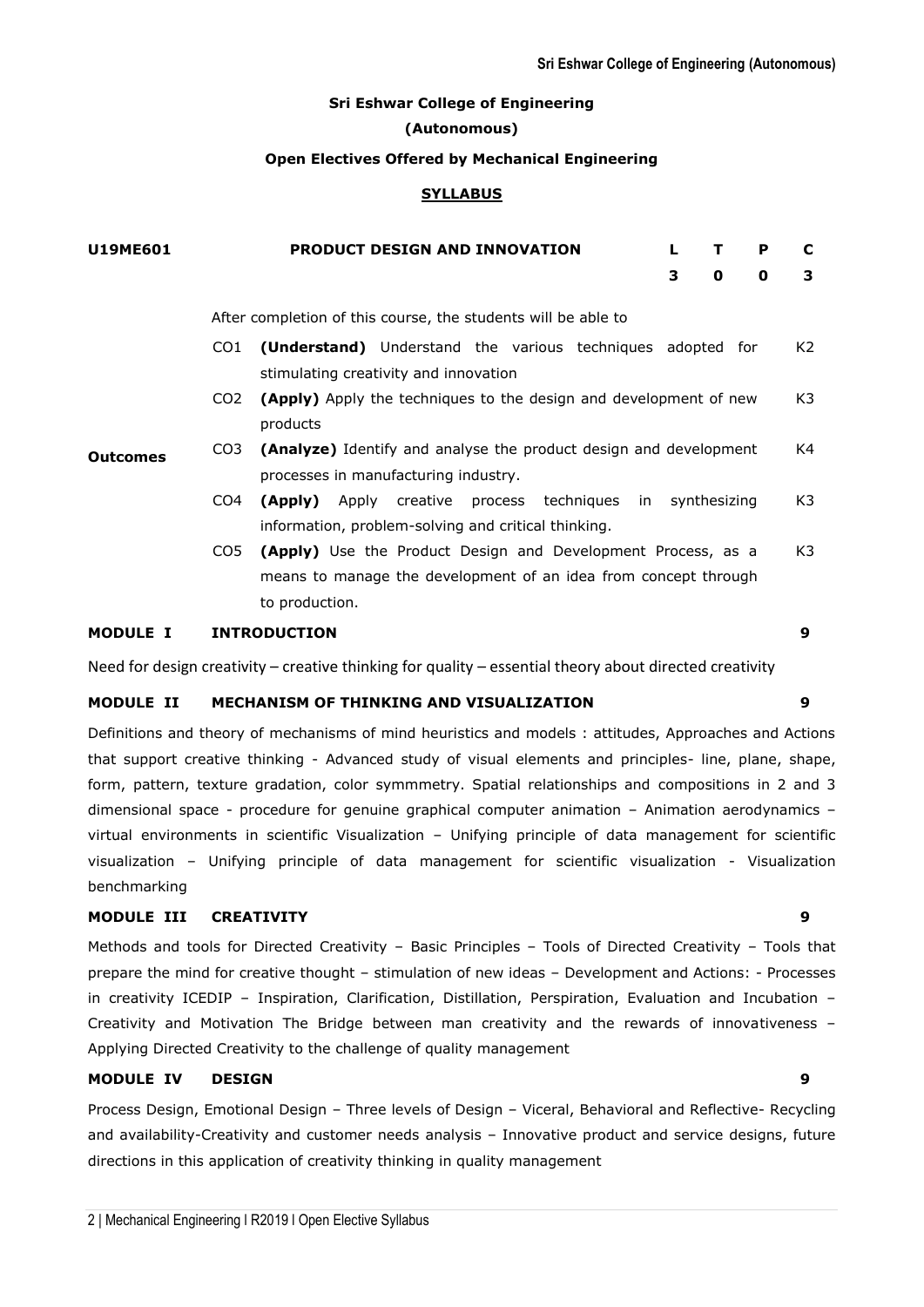### **MODULE V INNOVATION 9**

Achieving Creativity – Introduction to TRIZ methodology of Inventive Problem Solving - the essential factors – Innovator's solution – creating and sustaining successful growth – Disruptive Innovation model – Segmentive Models – New market disruption - Commoditation and DE-commoditation – Managing the Strategy Development Process – The Role of Senior Executive in Leading New Growth – Passing the Baton

## **Total: 45 Hours**

# **REFERENCES**

- 1. Clayton M. Christensen Michael E. Raynor," The Innovator's Solution", Harvard Business School Press Boston, USA, 2003
- 2. Donald A. Norman," Emotional Design", Perseus Books Group New York, 2004
- 3. Geoffrey Petty," how to be better at Creativity", The Industrial Society 1999
- 4. Rousing Creativity: Think New Now, Floyd Hurr, ISBN 1560525479, Crisp Publications Inc. 1999
- 5. Semyon D. Savransky," Engineering of Creativity TRIZ", CRC Press New York USA," 2000

| U19ME602 |                 | <b>3D PRINTING AND TOOLING</b>                                                                                                                                         | 3 | т<br>0 | P<br>0 | C<br>3         |
|----------|-----------------|------------------------------------------------------------------------------------------------------------------------------------------------------------------------|---|--------|--------|----------------|
|          |                 | After completion of this course, the students will be able to                                                                                                          |   |        |        |                |
|          | CO1             | <b>(Understand)</b> Understand history, concepts and terminology of<br>additive manufacturing                                                                          |   |        |        | K2             |
|          | CO <sub>2</sub> | (Apply) Apply the reverse engineering<br>concepts for<br>development                                                                                                   |   | design |        | K3             |
| Outcomes | CO <sub>3</sub> | <b>(Understand)</b> Understand the variety of additive manufacturing<br>techniques                                                                                     |   |        |        | K2             |
|          | CO4             | <b>(Apply)</b> Design and develop newer tooling models                                                                                                                 |   |        |        | K <sub>3</sub> |
|          | CO5             | <b>(Analyze)</b> Analyse the cases relevant to mass customization and<br>some of the important research challenges associated with AM and its<br>data processing tools |   |        |        | K4             |

# **MODULE I INTRODUCTION 9**

Need - Development of AM systems – AM process chain - Impact of AM on Product Development - Virtual Prototyping- Rapid Tooling – RP to AM -Classification of AM processes-Benefits- Applications.

### **MODULE II REVERSE ENGINEERING AND CAD MODELING 9**

Basic concept- Digitization techniques – Model reconstruction – Data Processing for Rapid Prototyping: CAD model preparation, Data requirements – Geometric modeling techniques: Wire frame, surface and solid modeling – data formats - Data interfacing, Part orientation and support generation, Support structure design, Model Slicing, Tool path generation Software for AM- Case studies.

### **MODULE III LIQUID BASED AND SOLID BASED ADDITIVE MANUFACTURING SYSTEMS 9**

Stereo lithography Apparatus (SLA): Principle, pre-build process, part-building and post-build processes,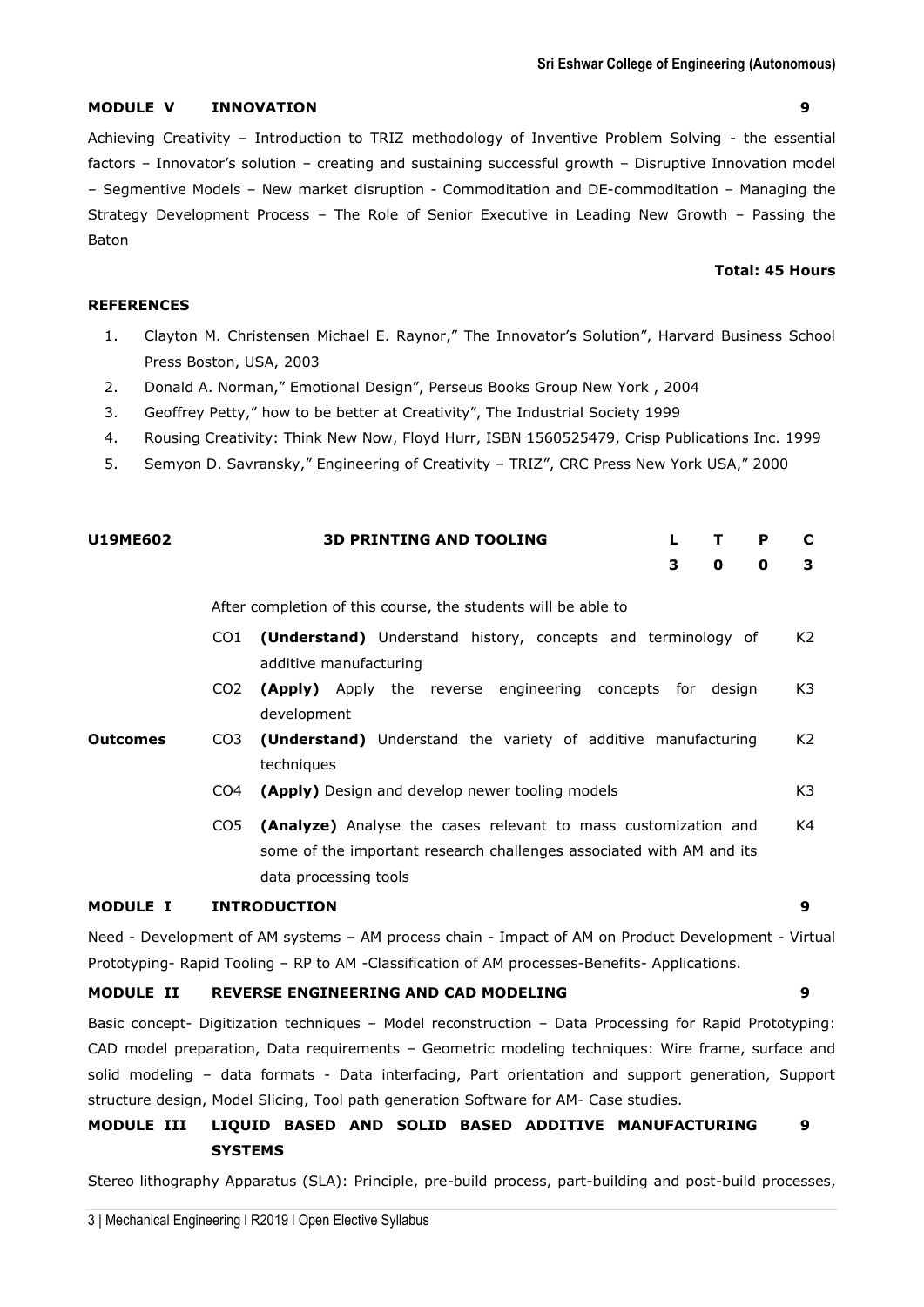# **Sri Eshwar College of Engineering (Autonomous)**

photo polymerization of SL resins, part quality and process planning, recoating issues, materials, advantages, limitations and applications. Solid Ground Curing (SGC): working principle, process, strengths, weaknesses and applications. Fused deposition Modeling (FDM): Principle, details of processes, process variables, types, products, materials and applications. Laminated Object Manufacturing (LOM): Working Principles, details of processes, products, materials, advantages, limitations and applications -Case studies.

# **MODULE IV POWDER BASED ADDITIVE MANUFACTURING SYSTEMS 9**

Selective Laser Sintering (SLS): Principle, process, Indirect and direct SLS- powder structures, materials, post processing, surface deviation and accuracy, Applications. Laser Engineered Net Shaping (LENS): Processes, materials, products, advantages, limitations and applications– Case Studies.

# **MODULE V TOOLING 9**

Classification, Soft tooling, Production tooling, Bridge tooling, direct and indirect tooling, Fabrication processes, Applications Case studies automotive, aerospace and electronics industries

# **Total: 45 Hours**

# **REFERENCES**

- 1. Chua, C.K., Leong K.F. and Lim C.S., "Rapid prototyping: Principles and applications", second edition, World Scientific Publishers, 2010.
- 2. Gebhardt, A., "Rapid prototyping", Hanser Gardener Publications, 2003
- 3. Gibson, I., Rosen, D.W. and Stucker, B., "Additive Manufacturing Methodologies: Rapid Prototyping to Direct Digital Manufacturing", Springer, 2010.
- 4. Kamrani, A.K. and Nasr, E.A., "Rapid Prototyping: Theory and practice", Springer, 2006.
- 5. Hilton, P.D. and Jacobs, P.F., Rapid Tooling: Technologies and Industrial Applications, CRC press, 2005.
- 6. Liou, L.W. and Liou, F.W., "Rapid Prototyping and Engineering applications: A tool box for prototype development", CRC Press, 2011.

| U19ME603 | <b>QUALITY MANAGEMENT</b> |              | <b>P</b> | $\mathbf{C}$            |
|----------|---------------------------|--------------|----------|-------------------------|
|          |                           | $\mathbf{0}$ | 0        | $\overline{\mathbf{3}}$ |

After completion of this course, the students will be able to

- CO1 **(Understand)** Acquire the basic concepts of total quality management and contributions by deming, juran and crossby. K2
- CO2 **(Understand)** Acquire the knowledge of total quality management principles and apply the same in manufacturing and service organizations. K2

# **Outcomes**

- CO3 **(Apply)** Explain the various tools and techniques of total quality management and solve various quality related problems. K3
- CO4 **(Apply)** Explain the various tools and techniques and apply the concepts of six sigma in the manufacturing &service sectors. K3
- $C<sup>O5</sup>$  (Apply) Apply ISO 9000-2000 & iso 14000 quality systems in a  $K<sup>3</sup>$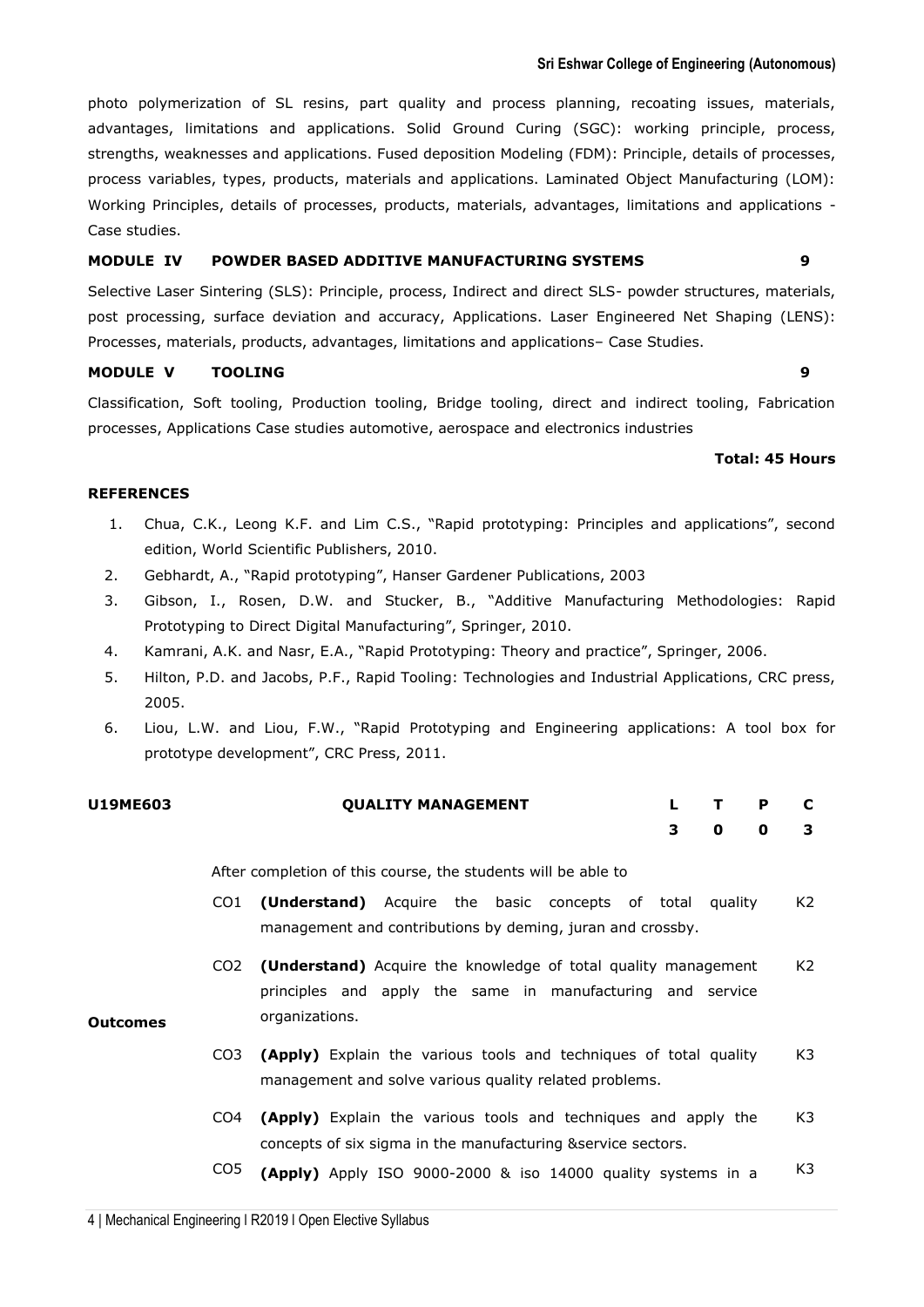product and service organization.

## **MODULE I INTRODUCTION 9**

Introduction - Need for quality - Evolution of quality - Definitions of quality - Dimensions of product and service quality - Basic concepts of TQM - TQM Framework - Contributions of Deming, Juran and Crosby - Barriers to TQM - Customer focus - Customer orientation, Customer satisfaction, Customer complaints, Customer retention.

## **MODULE II TQM PRINCIPLES 9**

Leadership - Quality Statements, Strategic quality planning, Quality Councils - Employee involvement - Motivation, Empowerment, Team and Teamwork, Recognition and Reward, Performance appraisal - Continuous process improvement - PDCA cycle, 5S, Kaizen - Supplier partnership - Partnering, Supplier selection, Supplier Rating.

# **MODULE III TQM TOOLS AND TECHNIQUES I 9**

The seven traditional tools of quality - New management tools - Six sigma: Concepts, Methodology, applications to manufacturing, service sector including IT - Bench marking - Reason to bench mark, Bench marking process - FMEA - Stages, Types.

## **MODULE IV TQM TOOLS AND TECHNIQUES II 9**

Quality Circles - Cost of Quality - Quality Function Deployment (QFD) - Taguchi quality loss function - TPM - Concepts, improvement needs - Performance measures.

### **MODULE V QUALITY MANAGEMENT SYSTEM 9**

Introduction—Benefits of ISO Registration—ISO 9000 Series of Standards—Sector-Specific Standards—AS 9100, TS16949 and TL 9000-- ISO 9001 Requirements—Implementation—Documentation—Internal Audits—Registration- Environmental Management System: Introduction—ISO 14000 Series Standards— Concepts of ISO 14001—Requirements of ISO 14001—Benefits of EMS.

# **Total: 45 Hours**

# **REFERENCES**

**Outcomes**

- 1. Dale H.Besterfiled, Carol B.Michna,Glen H. Besterfield,Mary B.Sacre,Hemant Urdhwareshe and Rashmi Urdhwareshe, "Total Quality Management", Pearson Education Asia, Revised Third Edition, Indian Reprint, Sixth Impression, 2013.
- 2. James R. Evans and William M. Lindsay, "The Management and Control of Quality", 8th Edition, First Indian Edition, Cengage Learning, 2012.
- 3. Janakiraman. B and Gopal .R.K., "Total Quality Management Text and Cases", Prentice Hall (India) Pvt. Ltd., 2006.
- 4. Suganthi.L and Anand Samuel, "Total Quality Management", Prentice Hall (India) Pvt. Ltd., 2006.
- 5. ISO 9001-2015 standards

| U19ME604 | <b>ENTERPRISE RESOURCE PLANNING</b> | L T P |                           | $\mathbf{C}$ |
|----------|-------------------------------------|-------|---------------------------|--------------|
|          |                                     |       | $\mathbf{0}$ $\mathbf{0}$ | $\mathbf{3}$ |

After completion of this course, the students will be able to

CO1 **(Understand)** Provide an integrated view of the various facets of K2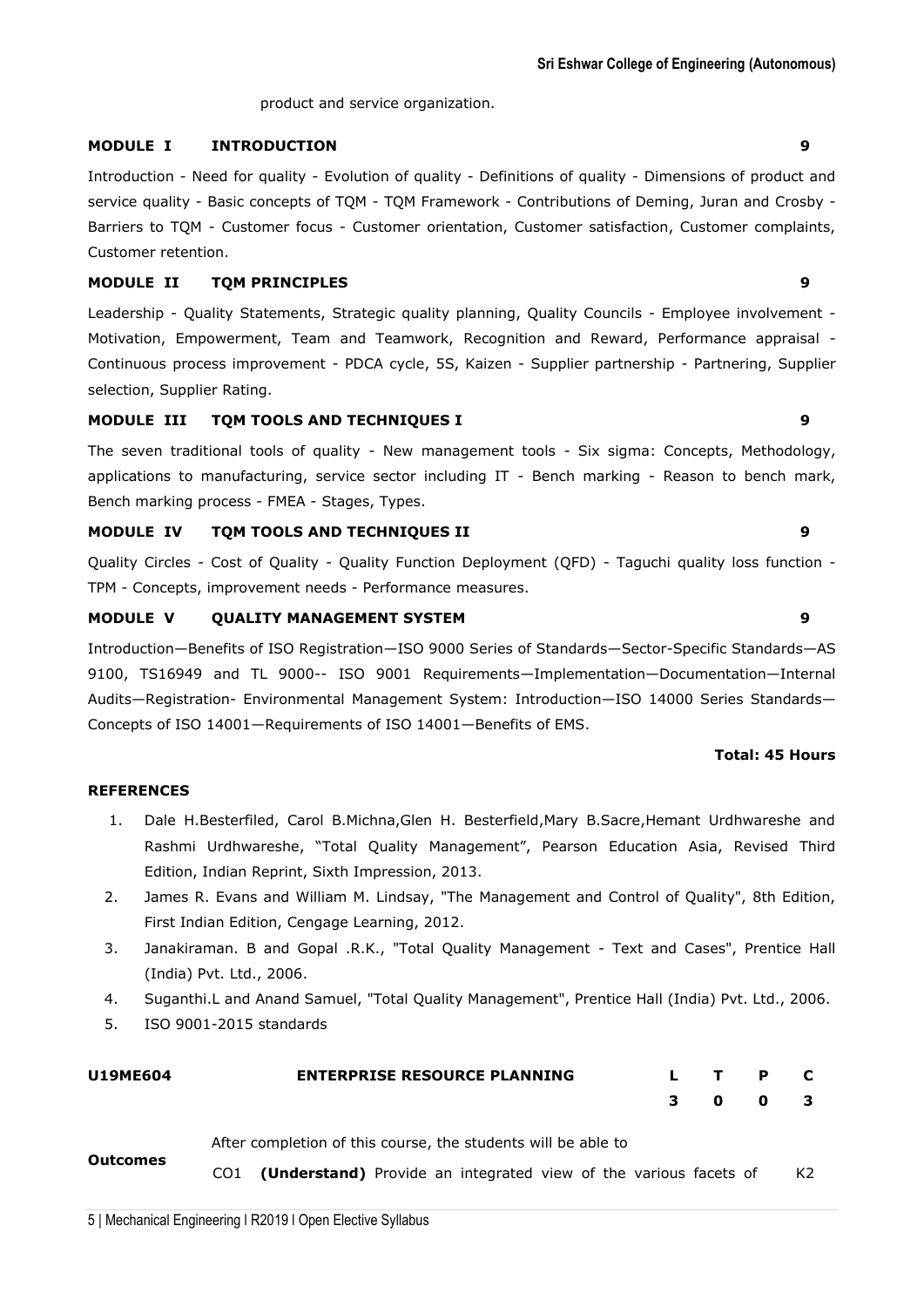business, including planning, manufacturing, sales, finance and marketing.

- CO2 **(Understand)** Understand the development of software to integrate business activities such as inventory management and control, order tracking, customer service, finance and human resources.  $K<sub>2</sub>$
- CO3 **(Apply)** Become aware of the software applications and tools that are available to business to use to drive out costs and improve efficiency. K3
- CO4 **(Apply)** Identify the important business functions provided by typical business software such as enterprise resource planning and customer relationship management K3
- CO5 **(Analyze)** Develop skills necessary for building and managing relationships with customers, and stakeholders. K4

## **MODULE I ENTERPRISE RESOURCE PLANNING 10**

Principle – ERP framework – Business Blue Print – Business Engineering vs Business process Re-Engineering – Tools – Languages – Value chain – Supply and Demand chain – Extended supply chain management – Dynamic Models –Process Models.

## **MODULE II TECHNOLOGY AND ARCHITECTURE 10**

Client/Server architecture – Technology choices – Internet direction – Evaluation framework – CRM – CRM pricing – chain safety – Evaluation framework.

# **MODULE III ERP SYSTEM PACKAGES 10**

SAP, People soft, Baan and Oracle – Comparison – Integration of different ERP applications – ERP as sales force automation – Integration of ERP and Internet – ERP Implementation strategies – Organisational and social issues.

## **MODULE IV ERP ARCHITECTURE 7**

Overview – Architecture – AIM – applications – Oracle SCM.SAP: Overview – Architecture – applications - Before and after Y2k – critical issues – Training on various modules of IBCS ERP Package-Oracle ERP and MAXIMO, including ERP on the NET

## **MODULE V ERP PROCUREMENT ISSUES 8**

Market Trends – Outsourcing ERP – Economics – Hidden Cost Issues – ROI – Analysis of cases from five Indian Companies.

## **Total: 45 Hours**

### **REFERENCES**

- 1. ERPWARE, ERP Implementation Framework, Garg&Venkitakrishnan, Prentice Hall, 1999.
- 2. Jose Antonio Fernandez , The SAP R/3 Handbook, Tata Mcgraw Hill, 1998.
- 3. Sadagopan.S , ERP-A Managerial Perspective, Tata Mcgraw Hill, 1999.
- 4. Thomas E Vollmann and BeryWhybark , Manufacturing and Control Systems, Galgothia Publications, 1998.
- 5. Vinod Kumar Crag and N.K.Venkitakrishnan ,Enterprise Resource Planning –Concepts and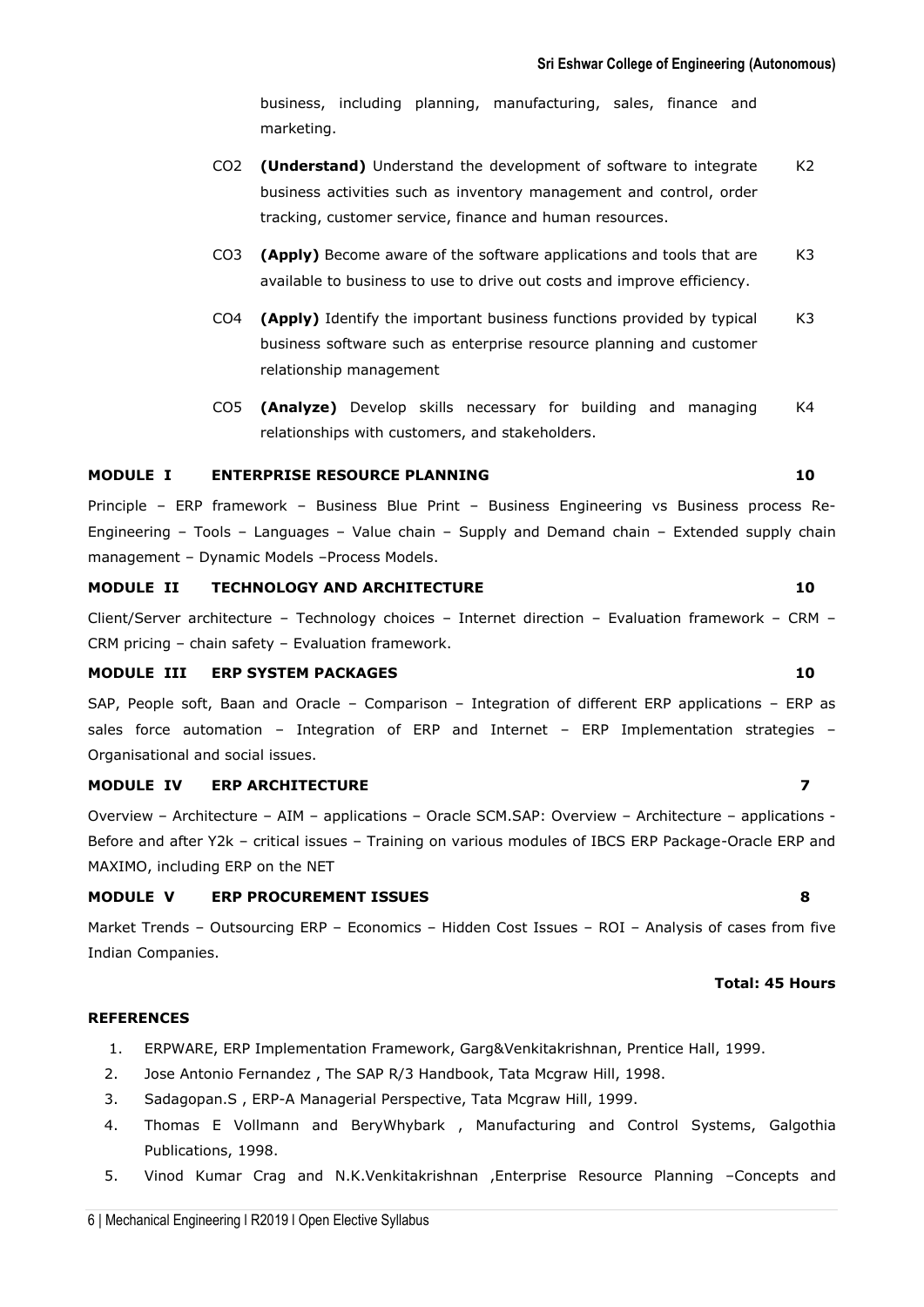Practice, Prentice Hall of India, 1998.

| <b>U19ME605</b> | <b>MICRO ELECTRO MECHANICAL SYSTEMS</b> | L T P |  | $\mathbf{C}$ |
|-----------------|-----------------------------------------|-------|--|--------------|
|                 |                                         | 300   |  | - 3          |

After completion of this course, the students will be able to

- CO1 **(Understand)** Use mechanics principles to analyze the mechanical performance of microsystems. K2
- CO2 **(Understand)** Be familiar with the tools and processes used in micromaching of microelectromechanical systems (MEMS).  $K<sub>2</sub>$
- **Outcomes** CO3 **(Understand)** Explain MEMS technology, present, future and challenges. K2
	- CO4 **(Understand)** Explain micro sensors, micro-actuators, their types and applications. K2
	- CO5 **(Understand)** Explain about fabrication processes for producing micro-sensors and actuators. K2

# **MODULE I INTRODUCTION 9**

Overview of MEMS and Microsystems: MEMS and Microsystems, Evolution of Micro fabrication, Microsystems and Microelectronics, Microsystems and miniaturization-Materials for MEMS and Microsystems: substrates and wafers, active substrate materials, Silicon, Gallium Arsenide, Piezoelectric Crystals, Polymers, Packaging materials-Working principles of Microsystems: micro sensors, micro actuation, MEMS with micro actuators, Micro accelerometers, micro fluidics-Applications of Microsystems in various industries.

# **MODULE II MECHANICS, SCALING AND DESIGN 9**

Engineering Mechanics for Microsystems design: Introduction, Static bending of Thin Plates, Mechanical Vibration, Thermomechanics, Thermofluid, Engineering and micro system design, Laminar fluid flow, Incompressible fluid Flow, Heat conduction in solids-Scaling Laws in Miniaturization, Introduction to scaling, Scaling in (Electrostatic forces electromagnetic forces, Electricity, fluid mechanics, heat transfer)- Microsystems Design: Design Consideration, Process design, Mechanical Design, Design of Micro fluidic Network systems

# **MODULE III MICRO SYSTEM FABRICATION PROCESSES 9**

Introduction- Photolithography- Ion implantation- Chemical Vapor Deposition-Physical Vapor Deposition clean room- Bulk micromachining :etching, isotropic and anisotropic etching, wet and dry etching-Surface micro machining :process, mechanical problems associated with surface micro machining- LIGA process :general description, materials for substrates and photo resists-SLIGA process-Abrasive jet micro machining-Laser beam micro machining- Micro Electrical Discharge Micro Machining –Ultrasonic Micro Machining- Electro chemical spark micro machining- Electron beam micro machining-Focused Ion Beam machining

# **MODULE IV MICROSYSTEMS PACKAGING 9**

Introduction - Microsystems Packaging-Interfaces in Microsystems Packaging-Essential Packaging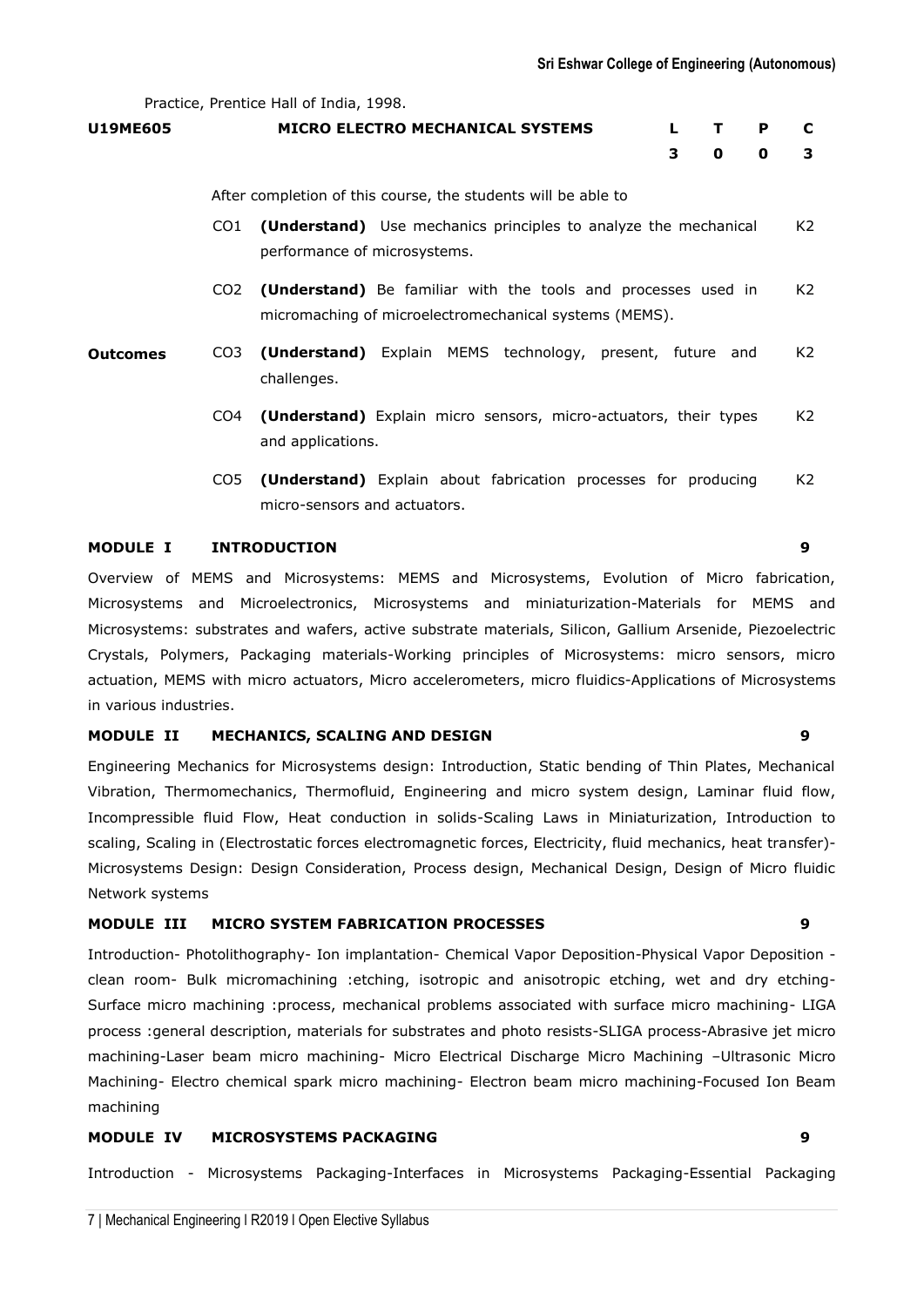Technologies- Die preparation, surface bonding, wire bonding, sealing- Three dimensional Packaging-Assembly of Microsystems, Signal Mapping and Transduction

# **MODULE V MICROMETROLOGY AND CHARACTERIZATION 9**

Microscopy and visualization- Lateral and vertical dimension- optical microscopy, Scanning white light interferometry, Confocal Laser scanning microscopy, Molecular measuring machine, Micro coordinate measuring machine- Electrical measurements – Physical and chemical analysis – XRD- SEM - Secondary Ion mass spectrometry- Auger Electron Spectroscopy, SPM

# **Total: 45 Hours**

# **REFERENCES**

- 1. Franssila, S., "Introduction to Micro Fabrication" John Wiley & sons Ltd, 2004.ISBN:470-85106-6
- 2. Hsu, T.R., "MEMS & Microsystems Design and Manufacture", Tata McGraw Hill, 2002, ISBN: 9780070487093.
- 3. Hak M.G., "MEMS Handbook", CRC Press, ISBN: 8493-9138-5, 2006.
- 4. Jackson, M.J., "Microfabrication and Nanomanufacturing" Taylor and Francis 2006.
- 5. Jain, V.K., "Introduction to Micromachining" Narosa Publishing House, 2010.
- 6. McGeough, J.A., "Micromachining of Engineering Materials", CRC Press, ISBN: 0824706447, 2001.

| <b>U19ME606</b>                                                                                                                                    |                 | <b>QUALITY CONTROL TOOLS AND TECHNIQUES</b>                                                                              | L          | т   | P | C              |
|----------------------------------------------------------------------------------------------------------------------------------------------------|-----------------|--------------------------------------------------------------------------------------------------------------------------|------------|-----|---|----------------|
|                                                                                                                                                    |                 |                                                                                                                          | 3          | 0   | 0 | 3              |
|                                                                                                                                                    |                 | After completion of this course, the students will be able to                                                            |            |     |   |                |
|                                                                                                                                                    | CO1             | (Understand) Familiar with details of quality costs, economies and<br>planning                                           |            |     |   | K <sub>2</sub> |
|                                                                                                                                                    | CO <sub>2</sub> | (Understand) Control the quality of processes using control charts<br>for variables in manufacturing/service industries. |            |     |   | K <sub>2</sub> |
| <b>Outcomes</b><br>(Understand) Good understanding and in depth knowledge has been<br>CO <sub>3</sub><br>imparted in the process capability study. |                 |                                                                                                                          |            |     |   | K <sub>2</sub> |
|                                                                                                                                                    | CO4             | (Apply) Control the occurrence of defects in product or services<br><i>industries</i>                                    |            |     |   | K <sub>3</sub> |
|                                                                                                                                                    | CO5             | <b>(Apply)</b> Determine the acceptance sampling<br>practiced.                                                           | procedures | are |   | K3             |
| <b>MODULE I</b>                                                                                                                                    |                 | <b>QUALITY FUNDAMENTALS</b>                                                                                              |            |     |   | 9              |
|                                                                                                                                                    |                 | Importance of quality- evolution of quality- definitions of quality- dimensions of quality- quality control-             |            |     |   |                |
|                                                                                                                                                    |                 | quality accurance, areas of quality, quality planning, quality objectives and policies, quality sects                    |            |     |   |                |

quality assurance- areas of quality- quality planning- quality objectives and policies- quality costseconomics of quality- Quality loss function- quality Vs productivity- Quality Vs reliability

# **MODULE II CONTROL CHARTS FOR VARIABLES 9**

Process variation- preliminary decisions- control limits and their computation- construction and application of X bar, R and S charts - warning and modified control limits- process adjustment for trend-Comparison of process variation with specification limits- O.C. curve for X bar chart.

# **MODULE III STATISTICAL PROCESS CONTROL 9**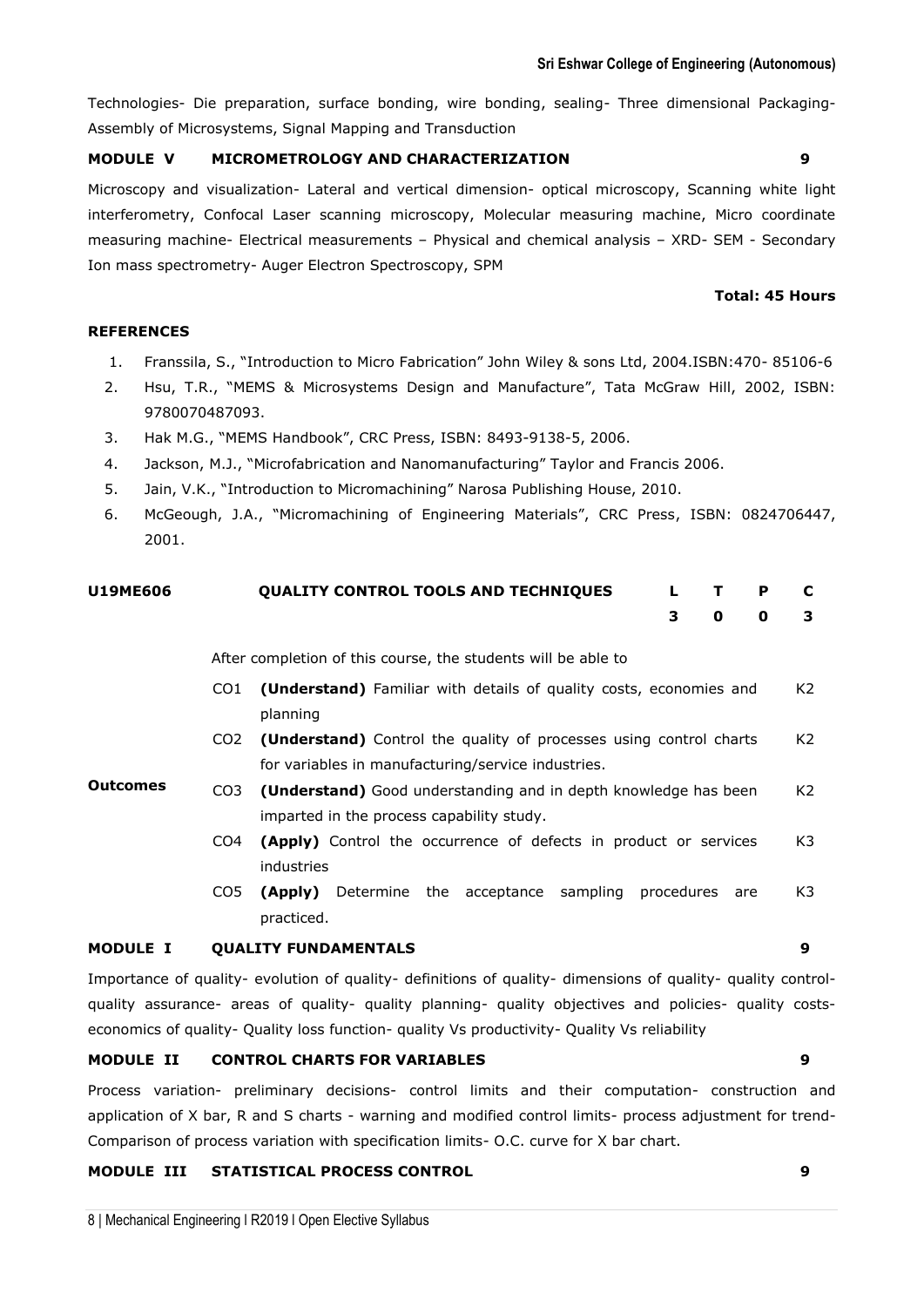Process stability- process capability study using control charts- capability indices- Cp, Cpk and Cpm – capability analysis using histogram and normal probability plot- machine capability study-gauge capability study- setting statistical tolerances for components and assemblies- individual measurement charts- Xchart, moving average and moving range chart, multi-variable chart.

## **MODULE IV CONTROL CHARTS FOR ATTRIBUTES 9**

Limitations of variable control charts- Control charts for fraction non-conforming- p and np charts, variable sample size, operating characteristic function, run length- Control chart for nonconformities (defects)- c, u, ku charts, demerits control chart- applications.

## **MODULE V ACCEPTANCE SAMPLING 9**

Need- economics of sampling- sampling procedure- single and double sampling- O.C. curves - Average outgoing quality- Average sample number- Average total inspection- Multiple and sequential sampling-Standard sampling plans- MIL Standards, Dodge-Roming, IS 2500.

## **Total: 45 Hours**

# **REFERENCES**

- 1. Douglus C. Montgomery, "Introduction to Statistical Quality Control", Wiley-India, Seventh Edition, 2013.
- 2. Krishnaiah K.," Applied Statistical Quality Control and Improvement", PHI, 2014.
- 3. AmitavaMitra, "Fundamentals of Quality Control and Improvement", Wiley, Third Edition, 2008.
- 4. Dale H. Besterfield, Quality Control, Pearson Education Asia, Eigth Edition, 2008.
- 5. Eugene L. Grant and Richard S. Leaven Worth, "Statistical Quality Control", McGraw-Hill Education, Seventh Edition, 2000.

| <b>U19ME607</b> | <b>WORLD CLASS MANUFACTURING</b> |          | <b>P</b> |     |
|-----------------|----------------------------------|----------|----------|-----|
|                 |                                  | $\Omega$ | - റ      | - 3 |

After completion of this course, the students will be able to

- CO1 **(Understand)** Understand the concept and the importance of manufacturing strategy for industrial enterprise competitiveness. K2
- CO2 **(Apply)** Apply appropriate techniques in the analysis an devaluation of company's opportunities for enhancing competitiveness in the local regional and global context. K3
- **Outcomes** CO3 **(Understand)** Identify formulation and implement strategies for manufacturing and therefore enterprise competitiveness. K2
	- CO4 **(Analyze)** Analyzing how World Class Manufacturing technique can create value generation for organization. K4
	- CO5 **(Apply)** Apply smart techniques to bring competitive business culture for improving organization performance K3

## **MODULE I INDUSTRIAL DECLINE AND ASCENDANCY 9**

Manufacturing excellence - US Manufacturers - French Manufacturers - Japan decade – American decade - Global decade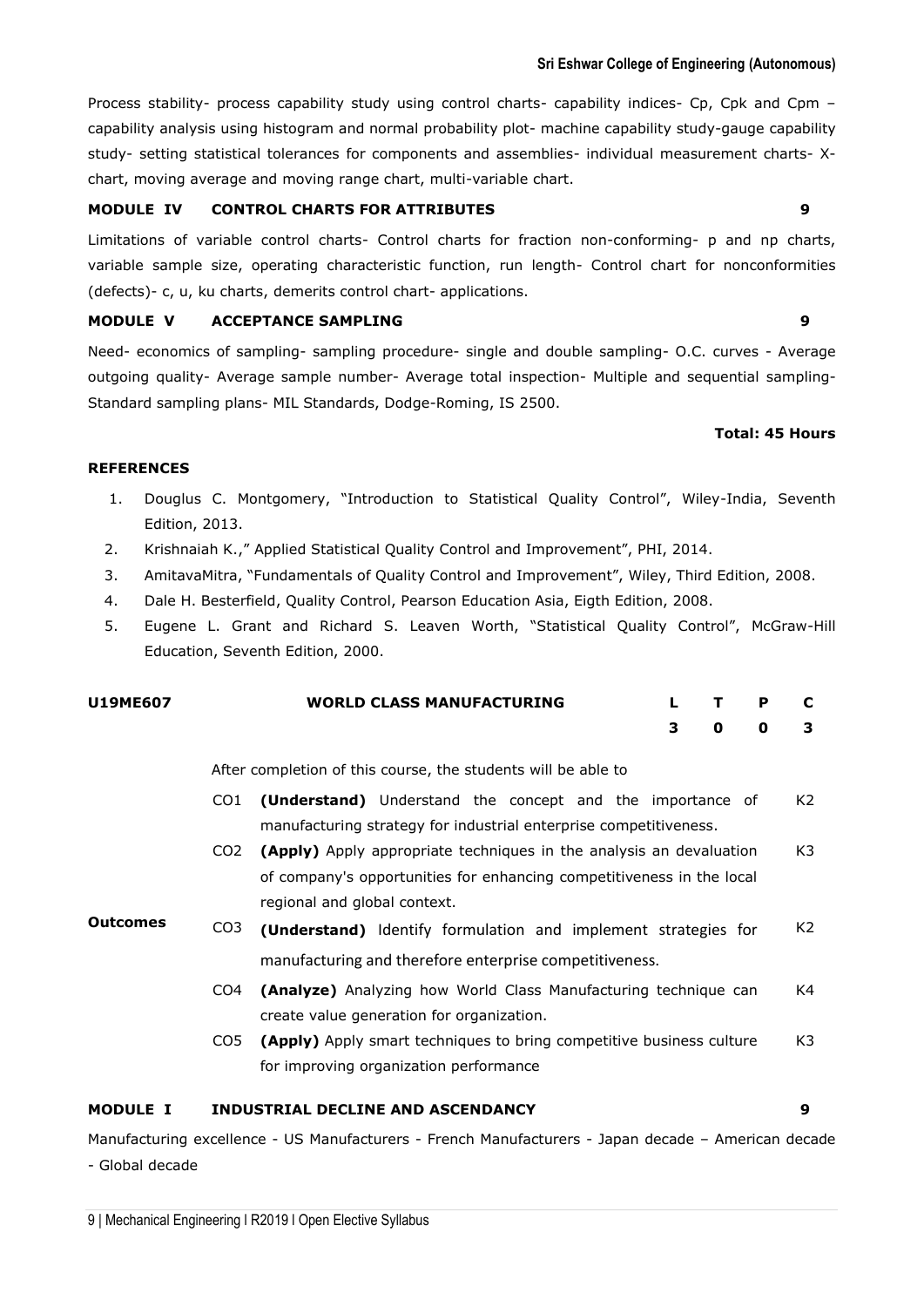# **MODULE II BUILDING STRENGTH THROUGH CUSTOMER – FOCUSED PRINCIPLES 9**

Customer - Focused principles - General principles - Design - Operations - Human resources - Quality and Process improvement - Promotion and Marketing

# **MODULE III VALUE AND VALUATION 9**

Product Costing - Motivation to improve - Value of the enterprises QUALITY - The Organization : Bulwark of stability and effectiveness - Employee stability – Quality Individuals Vs. Teams - Team stability and cohesiveness - Project cohesiveness and stability

# **MODULE IV STRATEGIC LINKAGES 9**

Product decisions and customer service - Multi-company planning - Internal manufacturing planning - Soothing the demand turbulence

# **MODULE V IMPEDIMENTS 9**

Bad plant design - Mismanagement of capacity - Production Lines - Assembly Lines – Whole Plant Associates - Facilitators - Teamsmanship - Motivation and reward in the age of continuous Improvement

# **Total: 45 Hours**

# **REFERENCES**

- 1. By Richard B. Chase, Nicholas J. Aquilano, F. Robert Jacobs "Operations Management for Competitive Advantage", McGraw-Hill Irwin, ISBN 0072323159
- 2. Moore Ran, "Making Common Sense Common Practice: Models for Manufacturing Excellence", Elsevior Multiworth
- 3. Narayanan V. K., "Managing Technology & Innovation for Competitive Advantage", Pearson Education Inc
- 4. Korgaonkar M. G., "Just In Time Manufacturing", MacMillan Publishers India Ltd.,
- 5. Sahay B. S., Saxena K. B. C., Ashish Kumar, "World Class Manufacturing", MacMillan Publishers

| <b>U19ME608</b> |                 | <b>INDUSTRIAL SAFETY ENGINEERING</b>                                                  |   |   | P | C   |
|-----------------|-----------------|---------------------------------------------------------------------------------------|---|---|---|-----|
|                 |                 |                                                                                       | 3 | 0 | 0 | 3   |
|                 |                 | After completion of this course, the students will be able to                         |   |   |   |     |
|                 | CO1             | <b>(Apply)</b> Explain the fundamental concept and principles of industrial<br>safety |   |   |   | K3  |
|                 | CO <sub>2</sub> | (Apply) Apply the principles of maintenance engineering.                              |   |   |   | K3  |
| <b>Outcomes</b> | CO3             | (Analyze) Analyze the wear and its reduction.                                         |   |   |   | K4  |
|                 | CO4             | (Evaluate) Evaluate faults in various tools, equipments and<br>machines.              |   |   |   | K5. |
|                 | CO <sub>5</sub> | <b>(Apply)</b> Apply periodic maintenance procedures in preventive<br>maintenance     |   |   |   | K3  |
| <b>MODULE I</b> |                 | <b>INDUSTRIAL SAFETY</b>                                                              |   |   |   | 9   |

Accident, causes, types, results and control, mechanical and electrical hazards, types, causes and preventive steps/procedure, describe salient points of factories act 1948 for health and safety, wash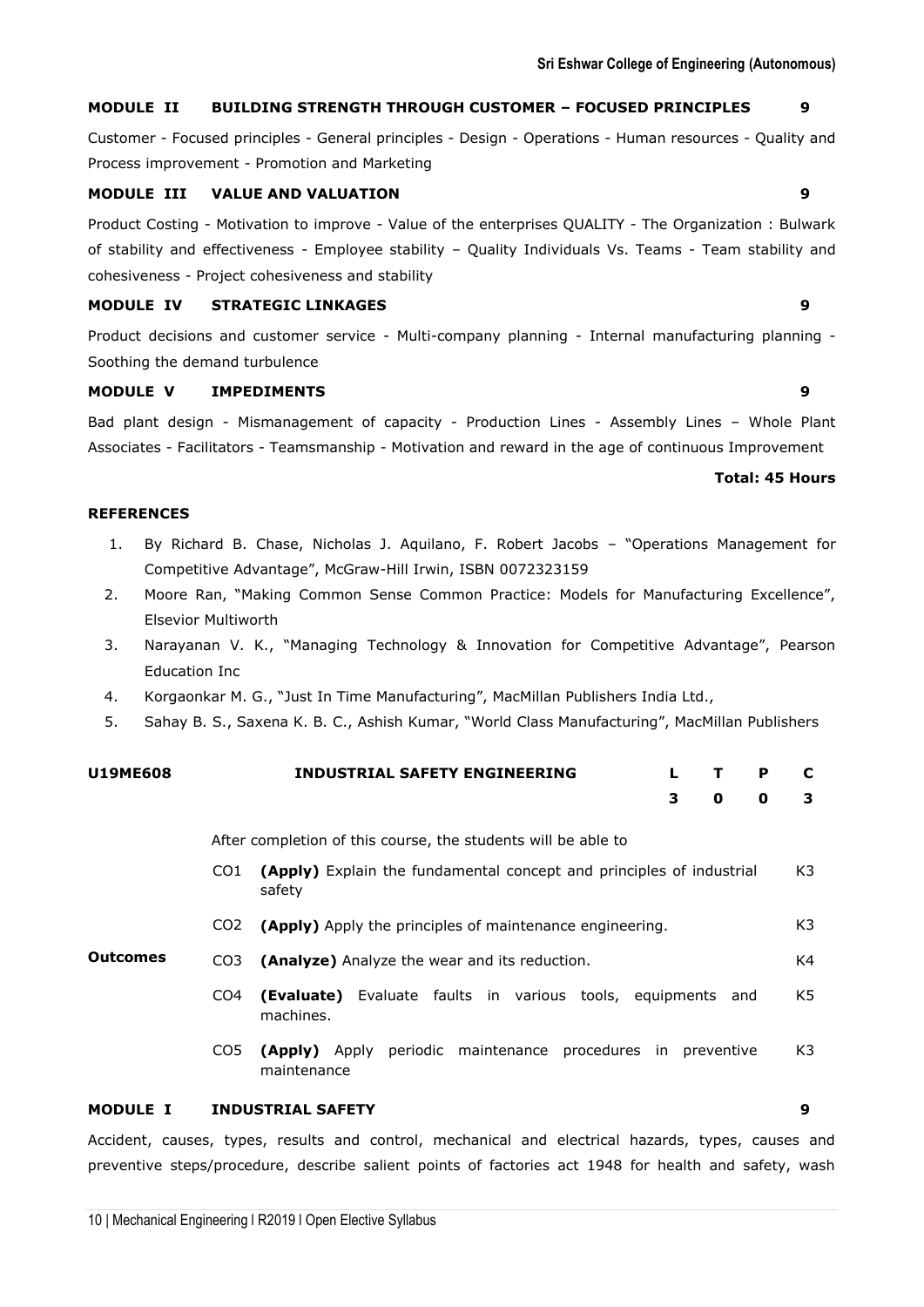rooms, drinking water layouts, light, cleanliness, fire, guarding, pressure vessels, etc, Safety color codes. Fire prevention and firefighting, equipment and methods.

## **MODULE II MAINTENANCE ENGINEERING 9**

Definition and aim of maintenance engineering, Primary and secondary functions and responsibility of maintenance department, Types of maintenance, Types and applications of tools used for maintenance, Maintenance cost & its relation with replacement economy, Service life of equipment.

# **MODULE III WEAR AND CORROSION AND THEIR PREVENTION 9**

Wear- types, causes, effects, wear reduction methods, lubricants-types and applications, Lubrication methods, general sketch, working and applications, i. Screw down grease cup, ii. Pressure grease gun, iii. Splash lubrication, iv. Gravity lubrication, v. Wick feed lubrication vi. Side feed lubrication, vii. Ring lubrication, Definition, principle and factors affecting the corrosion. Types of corrosion, corrosion prevention methods.

# **MODULE IV FAULT TRACING 9**

Fault tracing-concept and importance, decision tree concept, need and applications, sequence of fault finding activities, show as decision tree, draw decision tree for problems in machine tools, hydraulic, pneumatic, automotive, thermal and electrical equipment's like, i. Any one machine tool, ii. Pump iii. Air compressor, iv. Internal combustion engine, v. Boiler,vi. Electrical motors, Types of faults in machine tools and their general causes.

# **MODULE V PERIODIC AND PREVENTIVE MAINTENANCE 9**

Periodic inspection-concept and need, degreasing, cleaning and repairing schemes, overhauling of mechanical components, overhauling of electrical motor, common troubles and remedies of electric motor, repair complexities and its use, definition, need, steps and advantages of preventive maintenance. Steps/procedure for periodic and preventive maintenance of: i. Machine tools, ii. Pumps, iii. Air compressors, iv. Diesel generating (DG) sets, Program and schedule of preventive maintenance of mechanical and electrical equipment, Advantages of preventive maintenance. Repair cycle concept and importance.

## **Total: 45 Hours**

## **REFERENCES**

- 1. L M Deshmukh, Industrial Safety Management, Tata McGraw-Hill Education, 2005
- 2. Charles D. Reese, Occupational Health and Safety Management: A Practical Approach, CRC Press, 2003.
- 3. Edward Ghali, V. S. Sastri, M. Elboujdaini, Corrosion Prevention and Protection: Practical Solutions, John Wiley & Sons, 2007.
- 4. Garg, HP, Maintenance Engineering, S. Chand Publishing.
- 5. J Maiti, Pradip Kumar Ray, Industrial Safety Management: 21st Century Perspectives of Asia, Springer, 2017.

| <b>U19ME609</b> | <b>INTRODUCTION TO INDUSTRY 4.0</b> |   | <b>P</b> | - C |
|-----------------|-------------------------------------|---|----------|-----|
|                 |                                     | 0 | - O      | 3   |

**Outcomes** After completion of this course, the students will be able to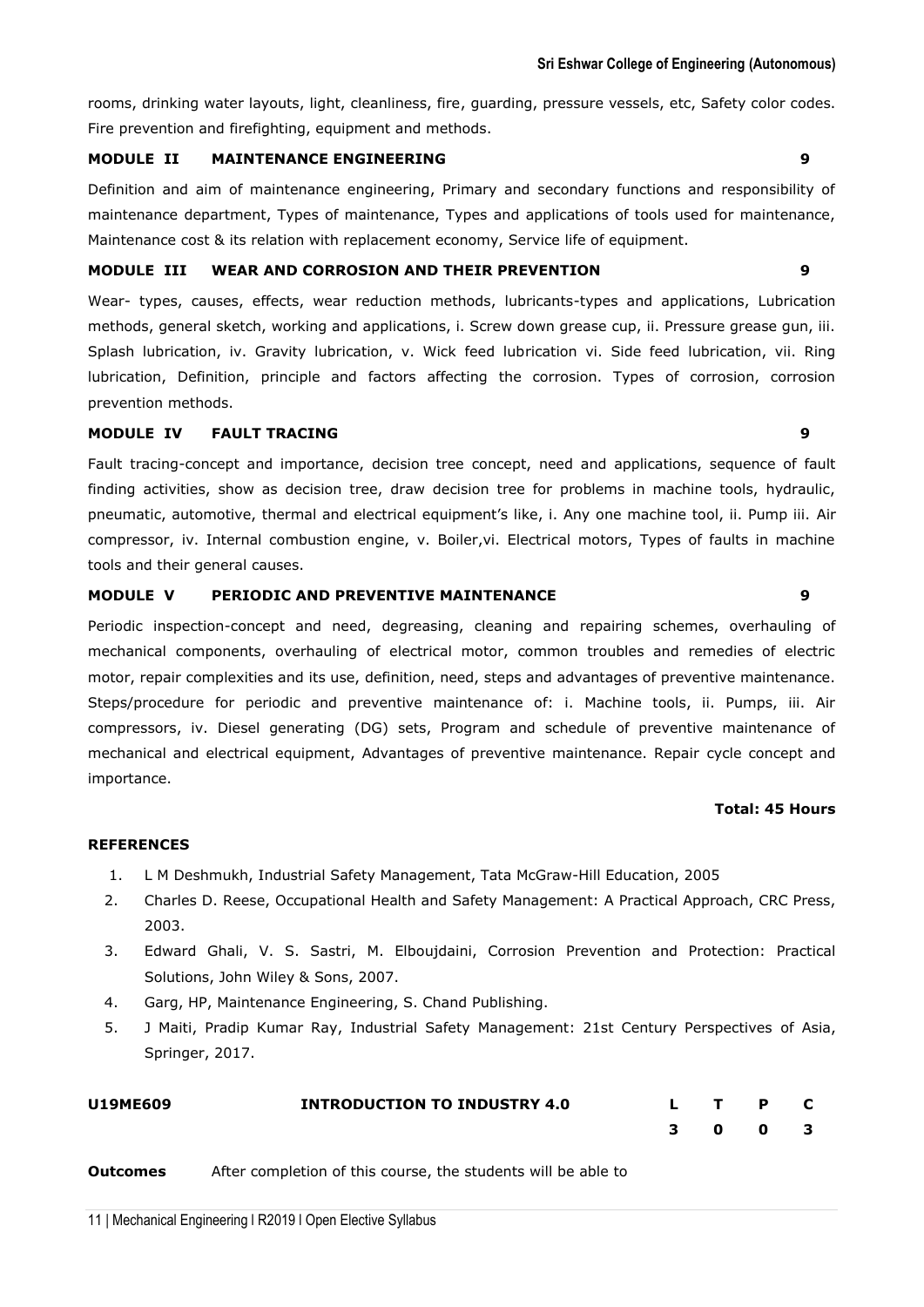- CO1 **(Understand)** Understand the basics of Industrial Revolution K2 CO2 **(Understand)** Understand the basic concepts of Industry 4.0 K2
- CO3 **(Understand)** Understand the Concepts of Industrial IOT in various sectors K2
- CO4 **(Understand)** Understand the applications of Industrial IOT K2
- CO5 **(Understand)** Understand the Business issues in Industry 4.0 K2

## **MODULE I INTRODUCTION TO INDUSTRY 4.0 9**

The Various Industrial Revolutions - Digitalisation and the Networked Economy - Drivers, Enablers, Compelling Forces and Challenges for Industry 4.0 - The Journey so far: Developments in USA, Europe, China and other countries - Comparison of Industry 4.0 Factory and Today's Factory - Trends of Industrial Big Data and Predictive Analytics for Smart Business Transformation.

## **MODULE II ROAD TO INDUSTRY 4.0 9**

Internet of Things (IoT) & Industrial Internet of Things (IIoT) & Internet of Services - Smart Manufacturing - Smart Devices and Products - Smart Logistics - Smart Cities - Predictive Analytics

# **MODULE III IIOT 9**

Fourth Revolution – Sustainability assessment of Manufacturing Industry – Lean Production system – Smart and connected business perspective – smart factories – cyber-physical systems – collaboration platform and PLM

# **MODULE IV APPLICATIONS 9**

Inventory Management and Quality Control – Plant security and safety – Facility management – oil, chemical and Pharmaceutical Industry – Milk processing and packaging industries

# **MODULE V BUSINESS ISSUES IN INDUSTRY 4.0 9**

Opportunities and Challenges - Future of Works and Skills for Workers in the Industry 4.0 Era - Strategies for competing in an Industry 4.0 world

# **Total: 45 Hours**

## **REFERENCES**

- 1. "The Fourth Industrial Revolution" by Klaus Schwab, World Economic Forum
- 2. "Internet of Things: A Hands-On Approach" by Arsheep Bahga and Vijay Madisetti, University Press
- 3. NOC: Introduction to Industry 4.0 and Industrial Internet of Things

| <b>U19ME610</b> | LEAN SIX SIGMA AND SUPPLY CHAIN |  |  |
|-----------------|---------------------------------|--|--|
|                 | MANAGEMENT                      |  |  |

After completion of this course, the students will be able to

- **Outcomes** CO1 **(Understand)** Understand issues & challenges in implementing & developing lean manufacturing techniques from TPS & its contribution for improving organizational performance. K2
	- CO2 **(Apply)** Apply lean techniques to bring competitive business culture K3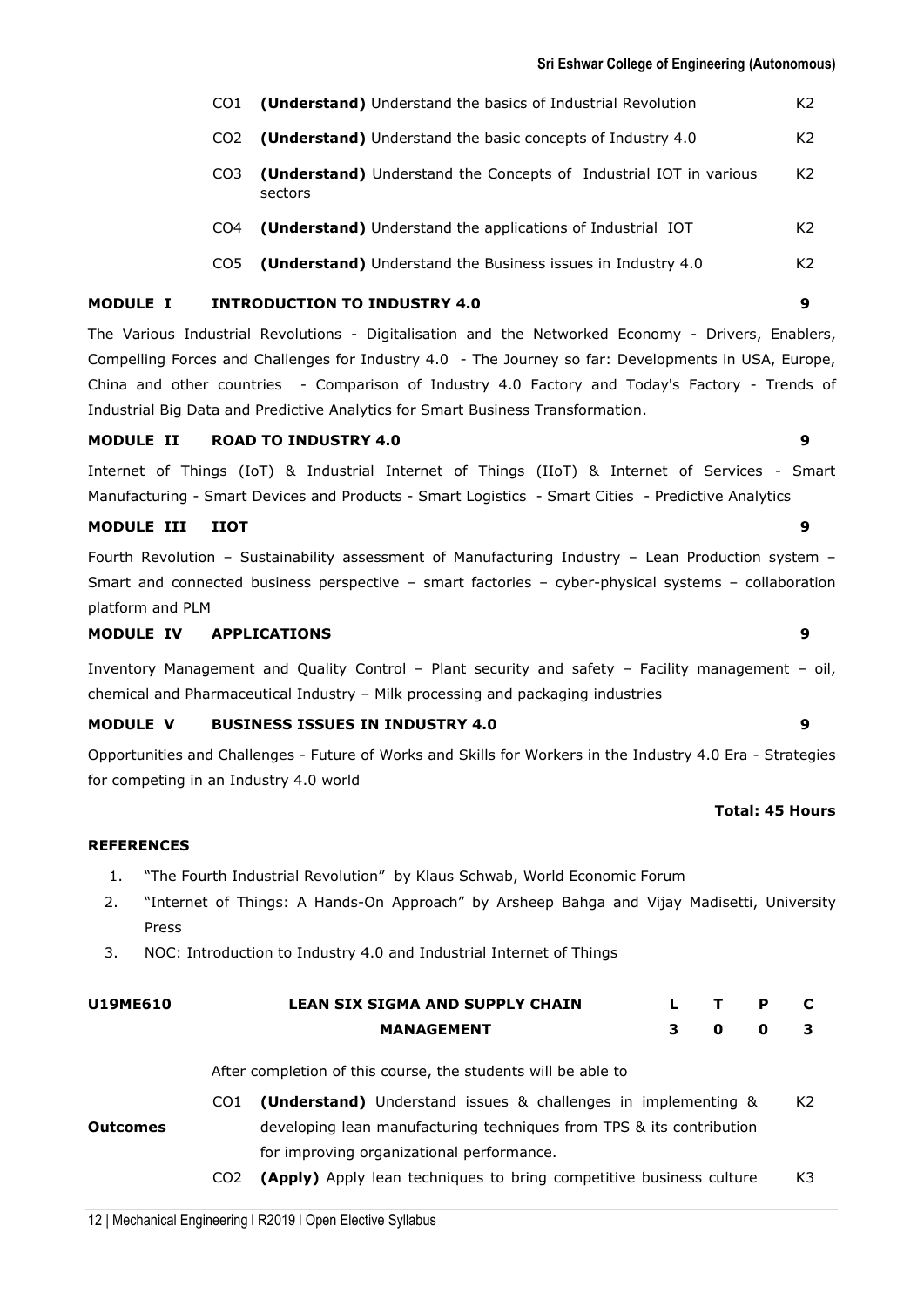for improving organization performance

- CO3 **(Analyze)** Analyze how lean techniques can be applied to manufacturing & service industry K4
- CO4 **(Apply)** Developing lean management strategy for Supply chain management K3
- CO5 **(Analyze)** Analyzing how lean technique can create value generation for organization. K4

## **MODULE I INTRODUCTION TO LEAN AND SIX-SIGMA 9**

Introduction to Lean- Definition, Purpose, features of Lean ; top seven wastes, Need for Lean, Elements of Lean Manufacturing, Lean principles, the lean metric, Hidden time traps. Introduction to quality, Definition of six-sigma, origin of six-sigma, six-sigma concept, and Critical success factors for six-sigma. Evolution of lean six-sigma, the synergy of Lean and six sigma, Definition of lean six-sigma, the principles of lean six-sigma, Scope for lean six sigma, Features of lean sixsigma, the laws of lean six-sigma, Benefits of lean six-sigma.

## **MODULE II TOOLS FOR LEAN SIX- SIGMA 9**

Define tools- Project Definition Form(PDF) and SIPOC; Measure tools- Process mapping, Parato chart, cause and effect matrix, FMEA, Brain-storming, NGT, Multi-voting, Cause & Effect diagram, Check sheets, Gauge R&R, Run charts, Control charts and process capability analysis; Analyze tools- scatter plots, ANOVA, Regression analysis and time trap analysis; Improve tools- Mistake proofing, KAIZEN, Reducing congestions and delays, SMED, TPM, Design of Experiments and the pull system; Control tools-SPC.

## **MODULE III DESIGN FOR LEAN SIX-SIGMA 9**

Predicting and improving team performance, nine team roles, Team leadership, Team building & Team exercise. DMAIC process and toll gate reviews - Need for institutionalizing Lean Six- Sigma, Comply, commit, embed and encode; Steps in institutionalizing the Lean Six- Sigma; Objectives of Design for Lean Six-Sigma,Improving design velocity,Reducing product line complexity, Design for Lean Six-Sigma-QFD,TRIZ, Robust design.

## **MODULE IV CONCEPTS OF SUPPLY CHAIN 9**

Service and manufacturing supply chain dynamics - Evolution of supply chain management -Multiple views and flows - Service supply chains -Manufacturing supply chains - Measures of supply chain performance - Differentiation-Bullwhip effect

## **MODULE V SUPPLY CHAIN PROCESSES AND STRATEGIES 9**

Integrated supply chains design - Customer relationship process - Order fulfilment process - Supplier relationship process - Supply chain strategies - Strategic focus - Mass customization - Lean supply chains - Outsourcing and offshoring - Virtual supply chains.

## **Total: 45 Hours**

## **REFERENCES**

- 1. Forrest W. Breyfogle III, Implementing Six Sigma: Smarter solutions Using Statistical Methods, 1999
- 2. James P. Womack, Daniel T. Jones, Lean Thinking, Free press business, 2003
- 3. Michael L. George, Lean Six Sigma, McGraw-Hill, 2002.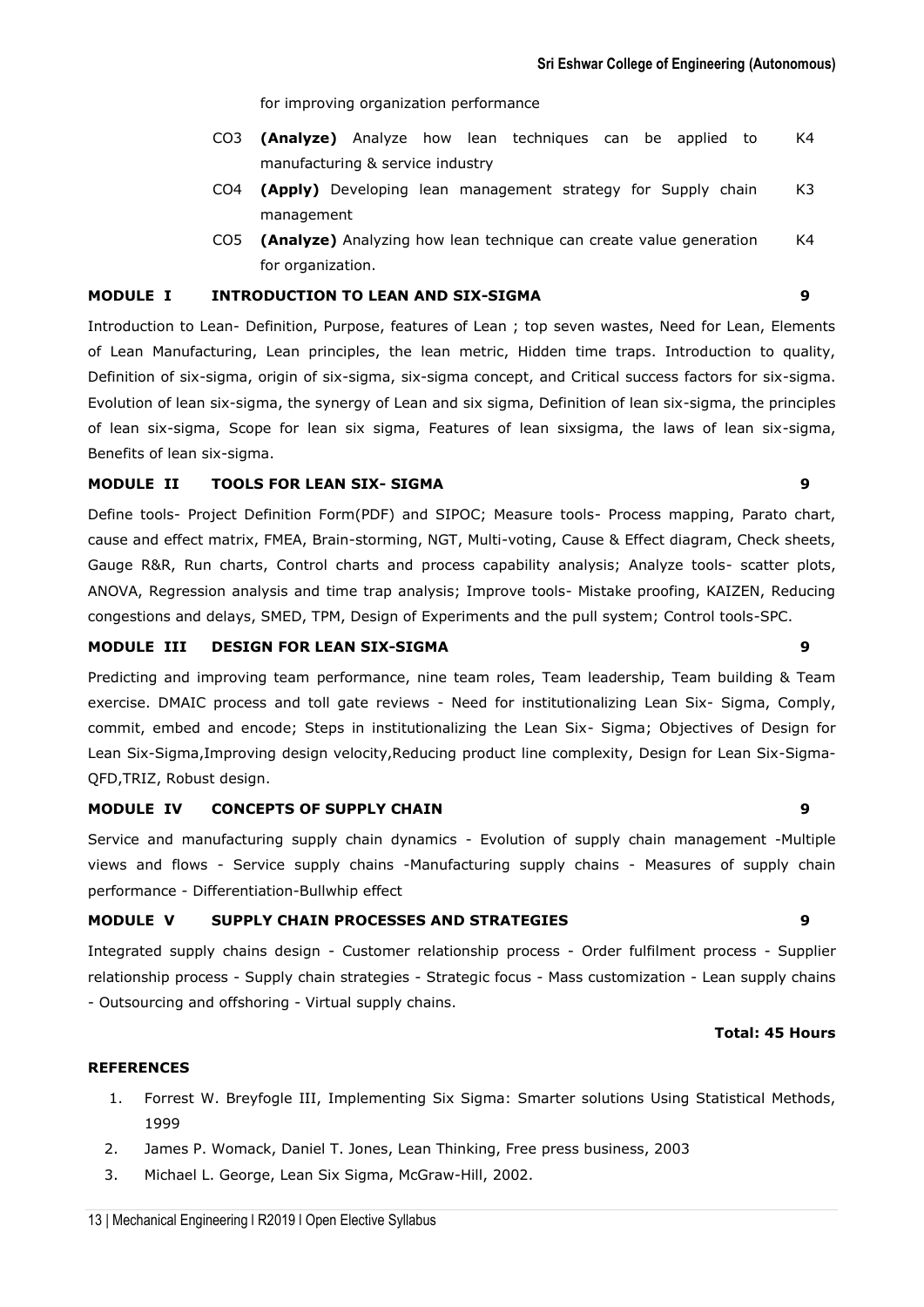- 4. Ronald G.Askin and Jeffrey B.Goldberg, Design and Analysis of Lean Production Systems, John Wiley & Sons, 2003.
- 5. Rother M. and hook J., Learning to See: Value Stream Mapping to add value and Eliminate Muda, Lean Enterprise Institute, Brookline, MA.

| U19ME611        |     | <b>BUSINESS ORGANIZATION AND DEVELOPMENT</b><br>P<br>т               | C  |
|-----------------|-----|----------------------------------------------------------------------|----|
|                 |     | 3<br>0<br>0                                                          | 3  |
|                 |     | After completion of this course, the students will be able to        |    |
|                 | CO1 | <b>(Understand)</b> Explain the basic fundamentals of the business   | K2 |
|                 |     | environment, organisational theory and marketing, including capacity |    |
|                 |     | to recognise and use relevant terminology                            |    |
|                 | CO2 | (Understand) Read, understand and critically<br>evaluate<br>the      | K2 |
| <b>Outcomes</b> |     | information contained in relevant academic texts.                    |    |
|                 | CO3 | (Understand) Organise and present information to a satisfactory      | K2 |
|                 |     | standard in oral presentations, essays and reports.                  |    |
|                 | CO4 | (Understand) Give an idea about organisation structure and           | K2 |
|                 |     | different types of organisation                                      |    |
|                 | CO5 | (Understand) Provide idea about motivation, importance of foreign    | K2 |

# **MODULE I BUSINESS ENVIRONMENT 9**

Nature and purpose of business, classification of business activities: industry, commerce and trade, objective of business and essential of successful business, economic environment –basic problems of scarcity and choice, allocation of resources , opportunity cost, Business growth and measurement of size ,International Environment-balance of trade ,the trade gap ,and balance of payments, role and methods of trade protectionism, Business Ethics.

trade and Principles of coordinating the import and export

# **MODULE II BUSINESS STRUCTURE AND ORGANIZATION 9**

Historical view of business development forms of business organization: sole proprietorship, partnership, join stock companies, co-operative societies, public enterprise-Definition, Meaning, characteristics, Advantages and Disadvantages, Role of Government in business activity, organization charts.

# **MODULE III ELEMENTS OF BUSINESS ACTIVITY 9**

Purchasing-choosing suppliers, overview of stock control, production-scale of production, main features of job, mass, and batch production systems, Marketing-concept and role of marketing, marketing mix, channels of distribution, Finance-sources of finance, assessing business performance.

# **MODULE IV HUMAN RESOURCES 9**

Demographic trends and their impact on business concerns, unemployment-effects and types of unemployment, local trends in employment in various sectors, selection, recruitment, training of workers, motivation, basic knowledge of working age, contract of work, minimum wage, statutory hours of work, statutory benefits

# **MODULE V FOREIGN TRADE AND BANKING 9**

Foreign trade-meaning, nature, importance, procedure of export and import, globalization, MNC, MNE,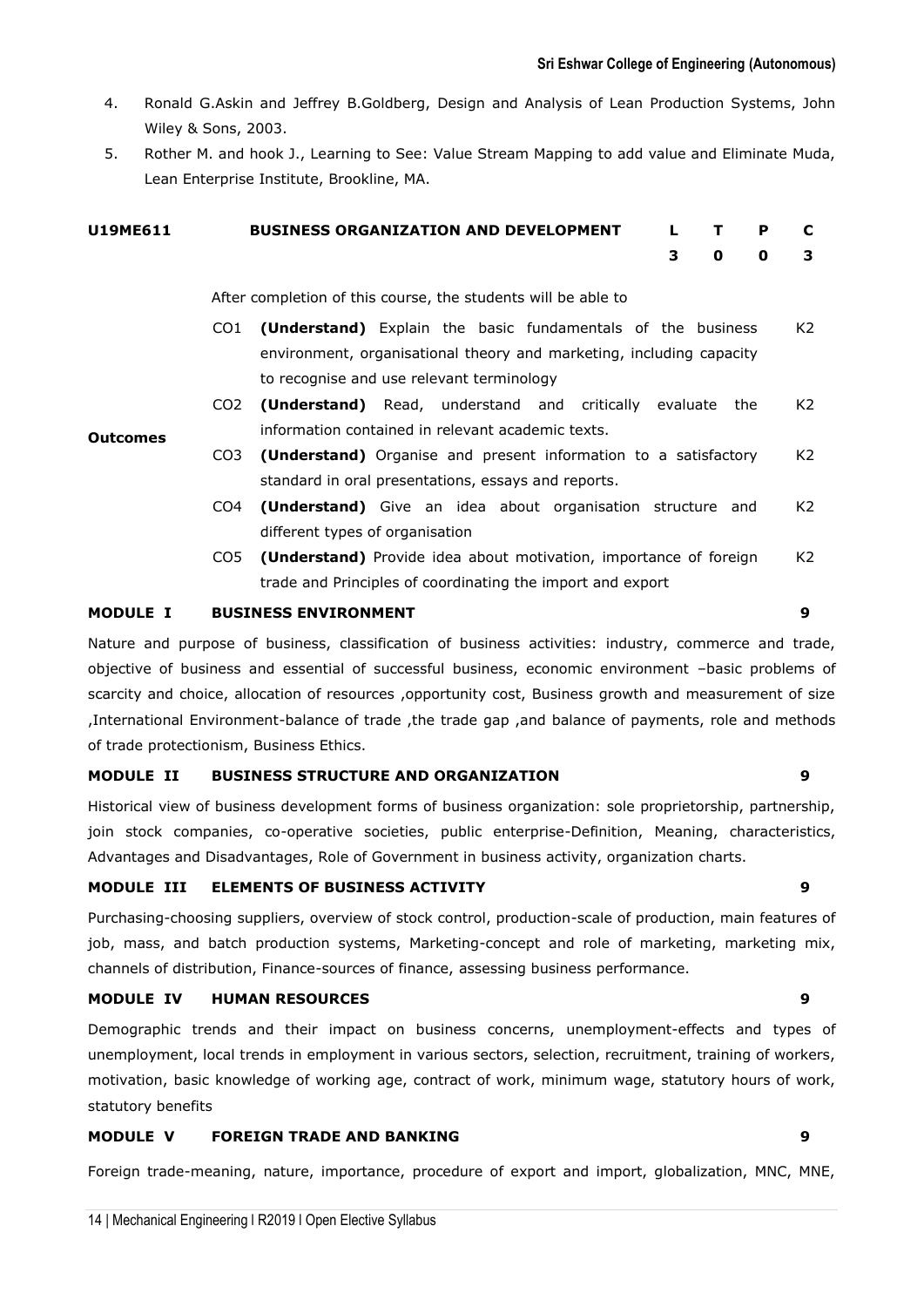Introductory idea about commercial banks-functions and services, Insurance-meaning, types, principles, benefits.

# **Total: 45 Hours**

# **REFERENCES**

- 1. Joel Dean Managerial Economics, Prentice Hall/Pearson, 2007
- 2. Rangarajan Principles of Macro Economics, Tata McGraw Hill
- 3. Marketing Management Philip Kotler Pearson Education- Millennium Edition
- 4. Gary Dessler, "Human Resource Management", Seventh edition, Prentice-Hall of India P.Ltd., Pearson

| U19ME612        |                 | <b>PRODUCT DISTRIBUTION AND PROMOTION</b>                                                                                        |   |   | P | C  |
|-----------------|-----------------|----------------------------------------------------------------------------------------------------------------------------------|---|---|---|----|
|                 |                 | <b>MANAGEMENT</b>                                                                                                                | 3 | 0 | 0 | 3  |
|                 |                 | After completion of this course, the students will be able to                                                                    |   |   |   |    |
|                 | CO1             | K <sub>2</sub><br>(Understand) Understand the concepts of marketing management                                                   |   |   |   |    |
| <b>Outcomes</b> | CO <sub>2</sub> | (Understand) Learn about marketing process for different types of<br>products and services                                       |   |   |   |    |
|                 | CO <sub>3</sub> | <b>(Understand)</b> Understand the tools used by marketing managers in<br>decision situations                                    |   |   |   |    |
|                 | CO4             | (Understand) Understand the marketing environment                                                                                |   |   |   | K2 |
|                 | CO <sub>5</sub> | (Understand)<br>Demonstrate effective understanding of relevant<br>functional areas of marketing management and its application. |   |   |   | K2 |

# **MODULE I INTRODUCTION 9**

Marketing - Definitions - Conceptual frame work - Marketing environment : Internal and External -Marketing interface with other functional areas – Production, Finance, Human Relations Management, Information System. Marketing in global environment – Prospects and Challenges.

# **MODULE II PRODUCT DISTRIBUTION STRATEGY 9**

Marketing strategy formulations - Key Drivers of Marketing Strategies - Strategies for Industrial Marketing – Consumer Marketing –– Services marketing – Competitor analysis - Analysis of consumer and industrial markets – Strategic Marketing Mix components.

# **MODULE III MARKETING MIX DECISIONS 9**

Product planning and development – Product life cycle – New product Development and Management – Market Segmentation – Targeting and Positioning – Channel Management – Advertising and sales promotions – Pricing Objectives, Policies and methods.

# **MODULE IV BUYER BEHAVIOUR 9**

Understanding industrial and individual buyer behavior - Influencing factors – Buyer Behaviour Models – Online buyer behaviour - Building and measuring customer satisfaction – Customer relationships management – Customer acquisition, Retaining, Defection.

# **MODULE V MARKETING RESEARCH & TRENDS IN MARKETING 9**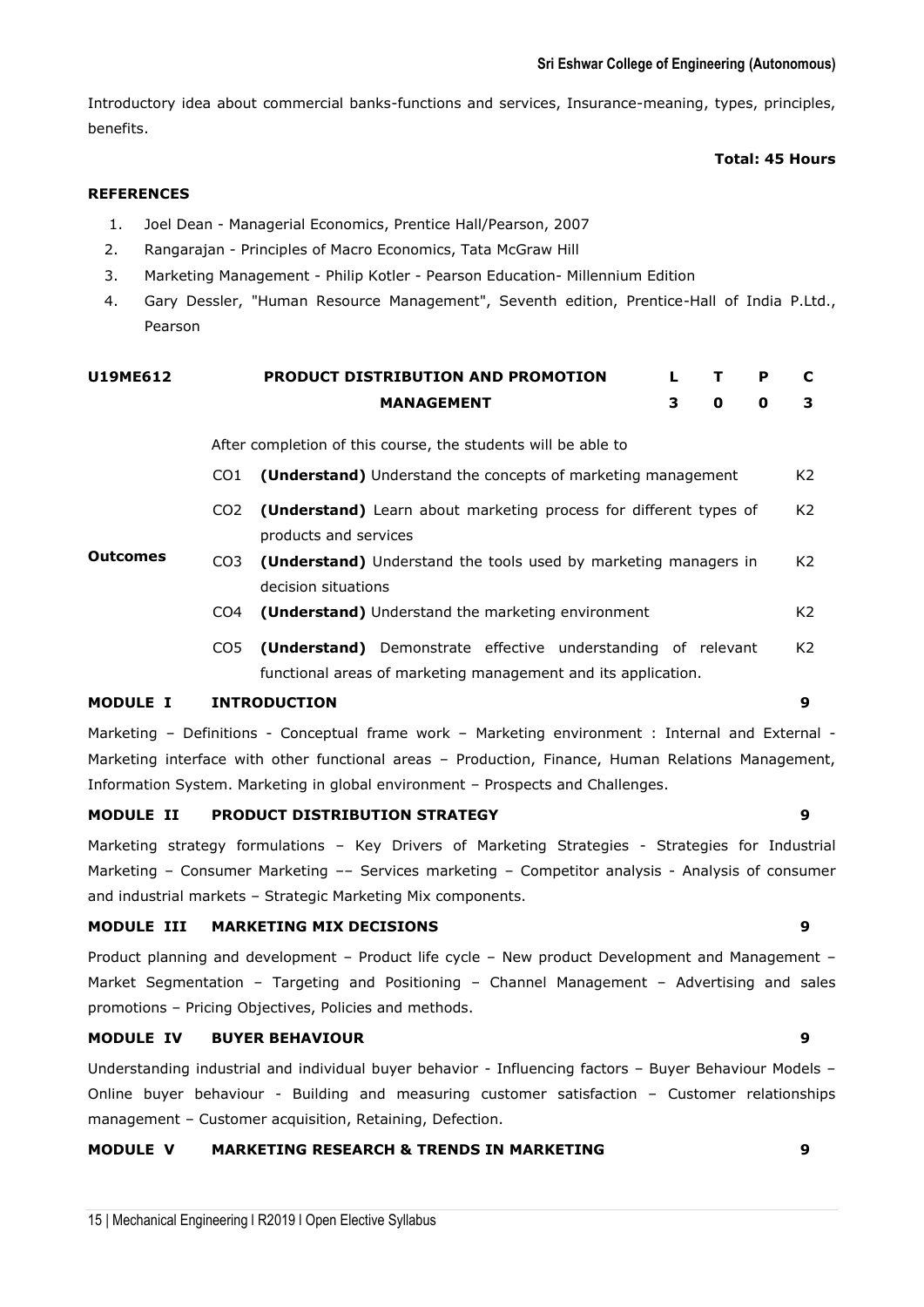Marketing Information System – Research Process – Concepts and applications : Product – Advertising – Promotion – Consumer Behaviour – Retail research – Customer driven organizations - Cause related marketing - Ethics in marketing –Online marketing trends.

## **Total: 45 Hours**

# **REFERENCES**

- 1. Philip Kotler and Kevin Lane Keller, Marketing Management, PHI 14th Edition, 2012
- 2. KS Chandrasekar, "Marketing management-Text and Cases", Tata McGraw Hill, First edition, 2010
- 3. Lamb, hair, Sharma, Mc Daniel– Marketing An Innovative approach to learning and teaching-A south Asian perspective, Cengage Learning –– 2012
- 4. Paul Baines, Chris Fill and Kelly Page, Marketing, Oxford University Press, 2nd Edition,2011.

| U19ME613        |                                                                                                                                                         | <b>BUSINESS ETHICS, CORPORATE SOCIAL</b><br>P<br>т                      | C              |  |  |  |
|-----------------|---------------------------------------------------------------------------------------------------------------------------------------------------------|-------------------------------------------------------------------------|----------------|--|--|--|
|                 |                                                                                                                                                         | 3<br><b>RESPONSIBILITIES AND GOVERNANCE</b><br>0<br>0                   | 3              |  |  |  |
|                 | After completion of this course, the students will be able to<br>(Understand) Understand the importance of different perspectives of<br>CO <sub>1</sub> |                                                                         |                |  |  |  |
|                 |                                                                                                                                                         |                                                                         |                |  |  |  |
|                 |                                                                                                                                                         | CSR in the business world                                               |                |  |  |  |
|                 | CO <sub>2</sub>                                                                                                                                         | <b>(Understand)</b> Understand the importance of making informed,       | K2             |  |  |  |
|                 |                                                                                                                                                         | practical judgments based upon knowledge of sound ethical principles    |                |  |  |  |
| <b>Outcomes</b> |                                                                                                                                                         | and motivations                                                         |                |  |  |  |
|                 | CO3                                                                                                                                                     | <b>(Understand)</b> Understand CSR approach of multi-national companies | K <sub>2</sub> |  |  |  |
|                 | CO <sub>4</sub>                                                                                                                                         | ( <b>Understand</b> ) Understand the ethical implications of business   | K <sub>2</sub> |  |  |  |
|                 |                                                                                                                                                         | policies and decisions                                                  |                |  |  |  |
|                 | CO5                                                                                                                                                     | <b>(Understand)</b> Understand the role of different stakeholders with  | K <sub>2</sub> |  |  |  |
|                 |                                                                                                                                                         | regards to national systems of employment relations                     |                |  |  |  |
| <b>MODULE I</b> |                                                                                                                                                         | <b>INTRODUCTION</b>                                                     | 9              |  |  |  |

Definition & nature Business ethics, Characteristics, Ethical theories; Causes of unethical behavior; Ethical abuses; Work ethics; Code of conduct; Public good.

# **MODULE II ETHICS THEORY AND BEYOND 9**

Management of Ethics - Ethics analysis [ Hosmer model ]; Ethical dilemma; Ethics in practice-ethics for managers; Role and function of ethical managers- Comparative ethical behaviour of managers; Code of ethics; Competitiveness, organizational size, profitability and ethics; Cost of ethics in Corporate ethics evaluation. Business and ecological / environmental issues in the Indian context and case studies.

# **MODULE III LEGAL ASPECTS OF ETHICS 9**

Political – legal environment; Provisions of the Indian constitution pertaining to Business; Political setup – major characteristics and their implications for business; Prominent features of MRTP & FERA. Social – cultural environment and their impact on business operations, Salient features of Indian culture and values

# **MODULE IV ENVIRONMENTAL ETHICS 9**

Economic Environment; Philosophy of economic grow and its implications for business, Main features of